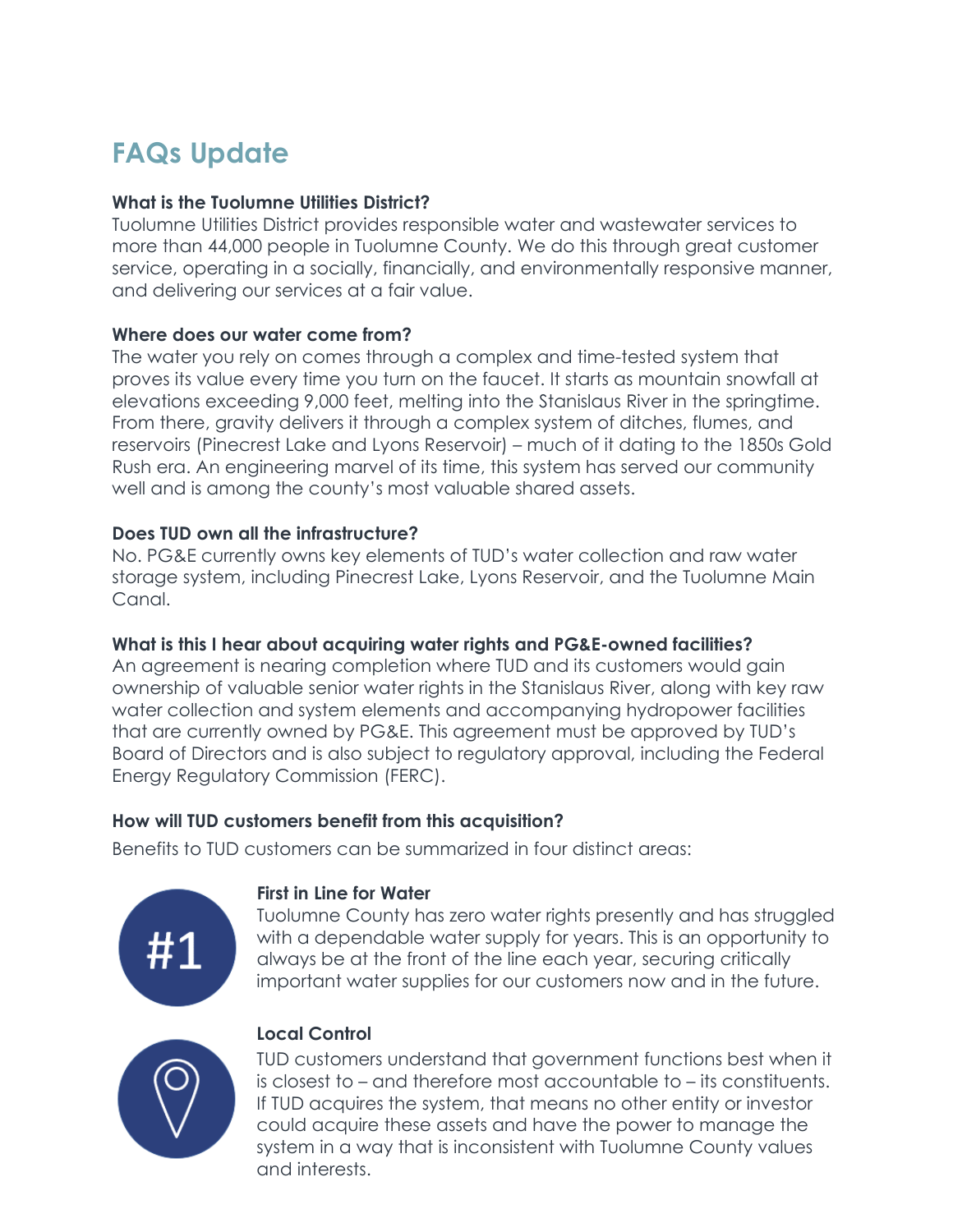# **Flexibility**



While still adhering to federal regulations that require certain operational practices, TUD customers will benefit from flexibility created by operating the system primarily as a water supply system, with hydroelectric production as a secondary function. This flexibility will reduce water supply risk and improve certainty for Tuolumne County.

# **Drought Mitigation and Wildfire Protection**



Due to recent droughts and other factors, in 2019, Tuolumne County was listed as California's number one County at risk of wildfire<sup>1</sup>. With that ever-increasing threat, the acquisition will improve our ability to safeguard the region.

# **How much will it cost for TUD to acquire these water rights and system assets?**

TUD staff and its consultants are nearing completion of the analysis, and expect to present it to the TUD Board of Directors on Monday, May 9, 2022, at 9 a.m. This will also include a recommendation on rate increases necessary to recover additional costs and estimates on likely impacts to customer bills.

## **What is the potential for selling excess water to outside entities? Could this positively impact customer bills in the long-term?**

It's easy to see how in our wildfire and drought-prone region, the gold in our streams isn't buried in the plunge pools – the real gold is the water itself. As the owner of the water, TUD could transfer it to buyers outside the current system. Because TUD is a not-for-profit entity, these revenues don't get turned into dividends for investors, but would be used to offset and reduce costs incurred by TUD customers.

## **Why is this happening now?**

Five years ago, PG&E first approached TUD with the idea of divesting of these assets and they believe TUD is the natural successor owner. Since that time, negotiations have continued, impacted by things like the need for detailed due diligence and slow progress due to the pandemic. TUD staff anticipate finalizing the draft agreement and presenting it to the TUD Board for approval late in the first half of 2022.

#### **When will we know more?**

Over the next several weeks and months, as details of the acquisition agreement come into greater focus and are finalized, TUD will be more visible in the community. We are working proactively to help our customers understand this opportunity, the value we see in acquiring these assets, and the costs associated

<span id="page-1-0"></span><sup>1</sup> Source: California Department of Insurance's, Availability and Affordability of Coverage for Wildfire Loss in Residential Property Insurance in the Wildland-Urban Interface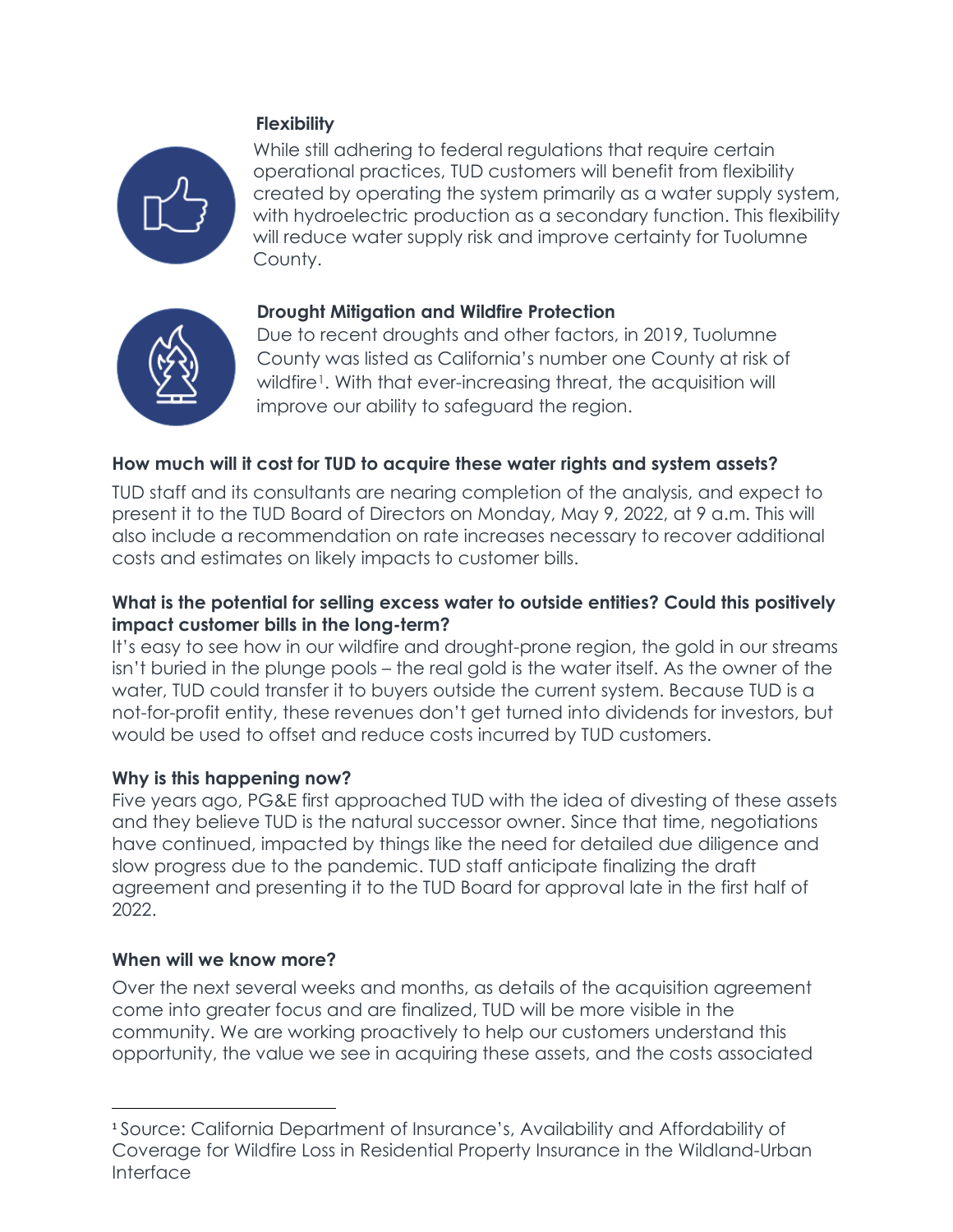with it. We'll also be listening to feedback from our customers to ensure any agreement we make is consistent with the values of Tuolumne County.

#### **I've heard rumors that free water would continue, even if PG&E ends up selling the system to an entity other than TUD. Is that true?**

There does seem to be some confusion around this point, but our legal counsel has studied the issue carefully and they do not believe this part of the current contract would survive if these assets were bought by another entity. In other words, the days of free source water in Tuolumne County have come to an end. The only question is whether we have the will to step up and establish local control of our water future for the benefit of everyone in Tuolumne County.

### **Pinecrest Lake is precious to those who lease properties and outdoor recreators alike – what do you say to those who worry that TUD will manage the facility differently than PG&E does currently?**

We agree that Pinecrest Lake is one of the jewels in our county and share your desire to maintain it as a treasured resource for all. PG&E maintains a Federal Energy Regulatory Commission (FERC) license for Pinecrest Lake, and currently manages the facility in compliance with those regulations. TUD will be required to operate the facility under the same regulations.

## **You say water bills will go up, no matter who takes ownership of PG&E's assets. What bill impacts could TUD customers reasonably expect if another entity owns the system?**

The simple answer here is we don't know. Any entity that takes ownership of these facilities –TUD or otherwise – will be responsible for the ongoing costs to operate and maintain the system. All the variables that have made it difficult to predict bill increases to customers if TUD acquires the assets would apply to this calculation, too.

Beyond what another entity would pay for the assets, other unknowns include what they would expect to pay for system upgrades and enhancements, how much they would need to fund emergency repairs, the list goes on.

One thing is for certain – we can expect that any non-TUD entity will also need to collect administrative costs and ensure a profit margin on top of it. As a not-forprofit, TUD does not have shareholders or the need to pay dividends. Our revenues must only cover the costs to continue delivering high quality, reliable water – a fact that benefits our customers and keeps their bills reasonable.

## **Why is the Phoenix Powerhouse part of the acquisition but not Spring Gap Powerhouse?**

PG&E has offered Phoenix as part of the deal, but not Spring Gap. TUD understands that the Phoenix Powerhouse will not be a big money maker, but the revenue it does generate will help to offset the costs to operate and maintain the system.